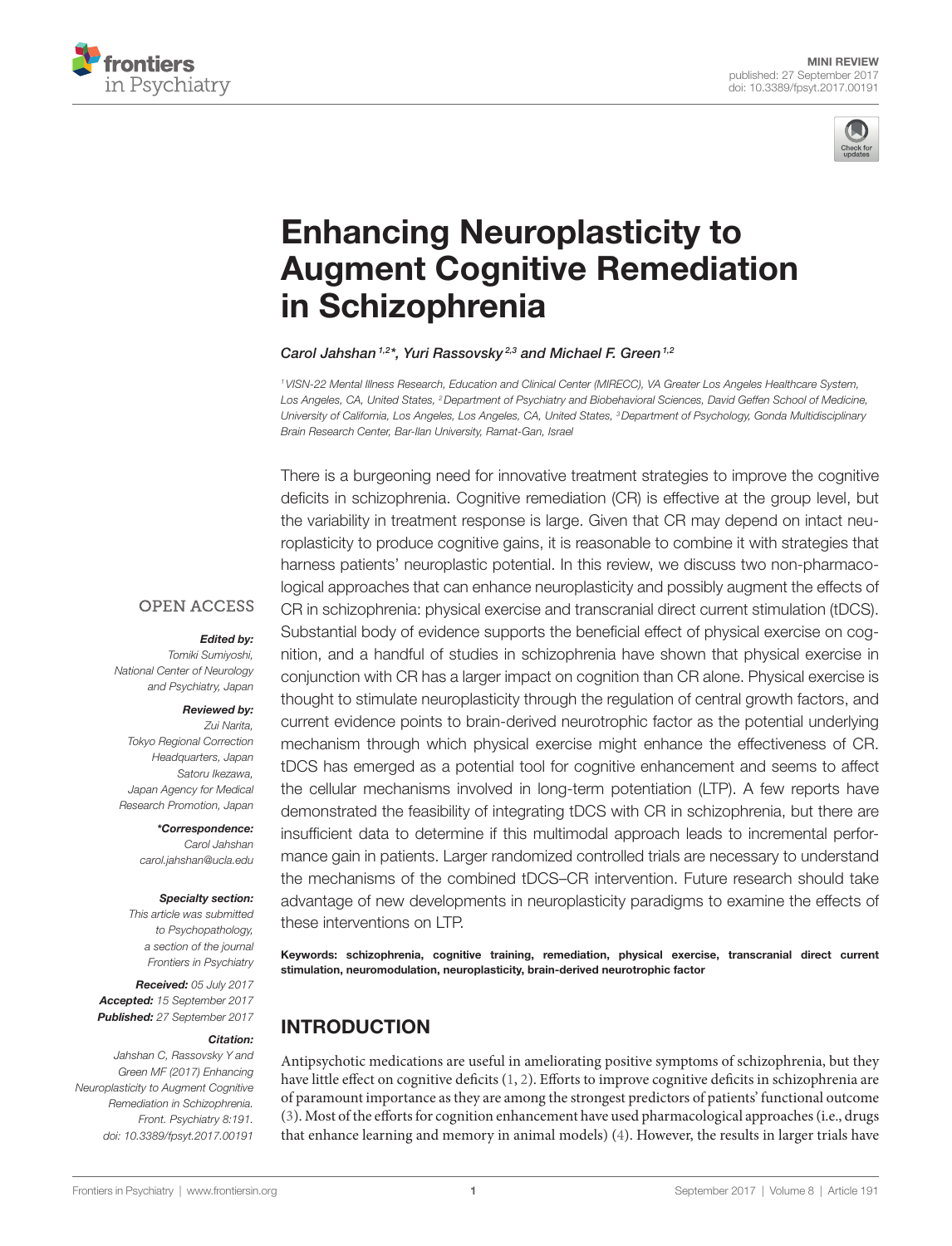been disappointing, and currently, there is no drug approved for cognition enhancement in schizophrenia [\(5\)](#page-4-4). Therefore, treatment studies in this population have started to shift to cognitive remediation (CR) strategies. Although CR in schizophrenia is effective at the group level ([6](#page-4-5), [7](#page-4-6)), there is substantial individual variability in treatment response, and many patients exhibit little benefit [\(8\)](#page-4-7). Moreover, the training effects resulting from CR alone do not always generalize to improvements in real-life functioning ([9](#page-4-8)). Thus, as the best validated treatment for the cognitive dysfunction in schizophrenia, CR only leads to a moderate effect-size improvement in cognition (0.45), with an even lower impact on daily functioning (0.36) ([6](#page-4-5), [9](#page-4-8)). It is, therefore, critical to consider ways of enhancing the impact of CR.

Recently, "neuroplasticity-based" interventions have been developed to train perceptual processes in schizophrenia, while also engaging attentional and working memory operations ([10\)](#page-4-9). These interventions are explicitly designed to drive adaptive plastic changes throughout distributed prefrontal–temporo– parietal systems [\(11](#page-4-10)). Many studies in schizophrenia patients have demonstrated that this neuroscience-informed approach to training generates meaningful restoration of prefrontal functions and higher-order cognition ([12](#page-4-11)[–14](#page-4-12)), with associated improvements in community functioning ([15\)](#page-4-13). Thus, neuroplasticity may be an important mechanism underlying effective intervention approaches. However, this CR method requires lengthy hours of repetitive, intensive practice to induce significant changes. Combining CR with strategies that promote neuroplasticity may not only lead to larger and longer-lasting improvements, but also require shorter training protocols. Although there have been efforts to combine CR with cognitive-enhancing medications that affect neuroplasticity, such as D-cycloserine [\(16](#page-4-14)) and modafinil ([17\)](#page-4-15), less attention has been devoted to non-pharmacological approaches that could potentially augment CR effects and maximize improvements in functional outcomes. In this brief review, we will discuss two recent non-pharmacological approaches that are thought to enhance neuroplasticity in schizophrenia: physical exercise and transcranial direct current stimulation (tDCS). It should be noted that there are many other neurostimulation techniques that have been discussed in the literature, such as transcranial magnetic stimulation (TMS), transcranial electrical stimulation (TES), magnetic seizure therapy, vagus nerve stimulation, and deep brain stimulation. However, only tDCS has been combined with CR.

## REVIEW OF PHYSICAL EXERCISE AND tDCS STUDIES

#### Physical Exercise and Cognition

The beneficial effects of physical exercise on cognition are well documented in healthy individuals, as well as across many medical and psychiatric illnesses ([18](#page-4-16)–[20](#page-4-17)). Accumulating evidence suggests that exercise reduces pro-inflammatory processes and peripheral risk factors (i.e., obesity and diabetes) that are associated with cognitive decline [\(21](#page-4-18)). Furthermore, it stimulates hippocampal neuroplasticity and promotes angiogenesis, neurogenesis, and synaptogenesis through the regulation of central growth factors

[\(22\)](#page-4-19). The mechanisms of exercise-induced cognitive improvements seem, to a large extent, to be related to an increased production of brain-derived neurotrophic factor (BDNF), which plays a pivotal role in synaptic plasticity and is particularly important for learning and memory ([18,](#page-4-16) [23,](#page-4-20) [24](#page-4-21)). Similar to CR [\(25](#page-4-22)), exercise [\(26\)](#page-4-23) has been shown to increase peripheral BDNF levels.

As the two approaches could potentially enhance cognition through overlapping neurobiological mechanisms, adding exercise to a CR program may further harness patients' neuroplastic potential and lead to cognitive gains beyond that achieved by CR alone. The evidence from animal research suggests some benefit from combining these approaches. Fabel et al. [\(27\)](#page-4-24), for example, showed that a combination of aerobic exercise and cognitive enrichment for rodents had beneficial effects on neurogenesis, leading to a 30% greater increase in new neurons than either activity alone. Several reports in healthy older adults have compared the separate vs. combined effects of CR and exercise and shown superior effects of the combined intervention on verbal/working memory [\(28,](#page-4-25) [29](#page-4-26)), divided attention ([30](#page-4-27)), as well as global cognitive performance and everyday functioning [\(31\)](#page-4-28). Studies in children ([32](#page-4-29)) have also shown that training programs that integrate physical exercise with computer-based training games improved learning and increased gains on school-administered math and reading achievement tests.

## Physical Exercise in Schizophrenia

Physical activity has been shown to ameliorate the psychotic and negative symptoms of schizophrenia and improve patients' quality of life by reducing health problems often associated with the illness [\(33](#page-4-30), [34\)](#page-4-31). Randomized controlled trials (RCTs) have been published recently demonstrating that physical exercise, especially aerobic exercise, improves cognitive functioning in schizophrenia patients, with corresponding increases in white matter integrity and structural connectivity [\(35](#page-4-32)), hippocampal volume ([36\)](#page-4-33), and BDNF signaling [\(37](#page-4-34)). A recent meta-analysis [\(38\)](#page-4-35) identified 10 trials (7 RCTs and 3 non-randomized studies) evaluating the cognitive effects of exercise in schizophrenia. Pooled effect sizes across all outcomes showed that exercise significantly improved cognition (particularly attention, working memory, and social cognition) more than the control conditions. The treatment effect size of 0.33 (95% CI = 0.13–0.53, *p* = 0.001) across all studies and 0.43 (95% CI = 0.21–0.66, *p* < 0.001) in RCTs suggests that the beneficial effect of exercise on cognition in schizophrenia is comparable to that of CR.

## Physical Exercise plus CR in **Schizophrenia**

We are aware of three published studies that have combined CR and exercise in schizophrenia. In one study ([39\)](#page-5-0), 29 patients were randomly assigned to either CR and exercise or CR and mental relaxation. The interventions were 4-week long and consisted of three weekly sessions (30 min of CR and 45 min of either aerobic exercise or relaxation). Both groups showed cognitive gains in the domains of processing speed, working memory, and visual learning, improvement in subjective well-being, and reduction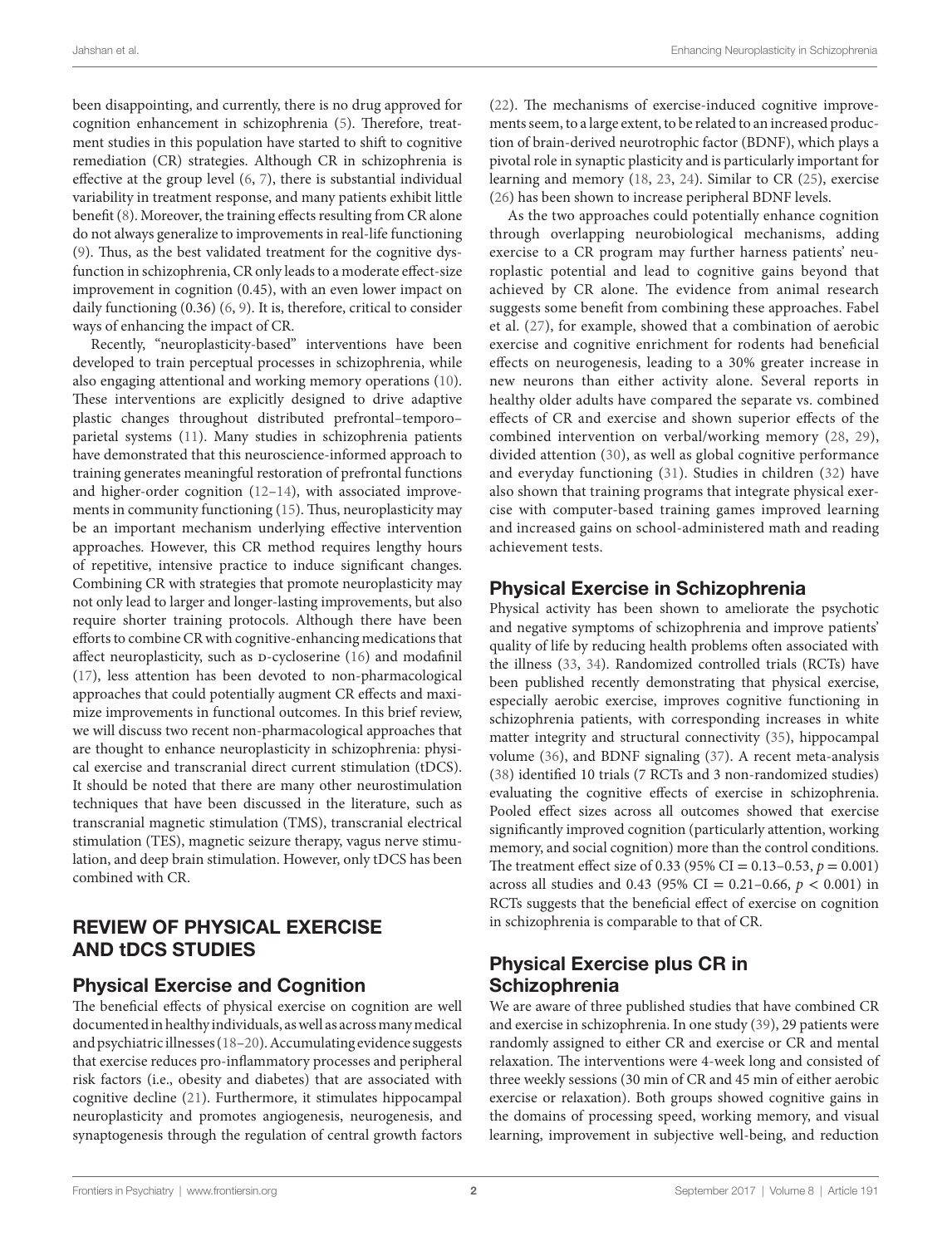in negative symptoms. However, the effects were superior for the combined cognitive and physical training group.

In another study ([40\)](#page-5-1), 22 patients were enrolled in a 12-week endurance-training program augmented with CR and compared to a matched control group. Patients in the endurance training group exercised on bicycle ergometers, while those in the control group played table soccer for 30 min three times a week. After 6 weeks of the intervention period, CR was added in each group, for two 30 min-sessions a week. Results showed that, compared to the control condition, endurance training and CR significantly improved short- and long-term verbal memory, cognitive flexibility, global and social functioning, and negative symptoms. Unfortunately, the lack of random assignment, baseline differences between the groups, and the fact that the cognitive and clinical improvement in the combined training group was only seen after CR was added to the intervention make the findings difficult to interpret.

Last, a pilot study of recent-onset schizophrenia patients randomly assigned participants to 10 weeks of CR and exercise  $(n = 7)$  or CR alone  $(n = 9)$  [\(41](#page-5-2)). The CR intervention consisted of 2 h of auditory and social cognitive training twice/week, and exercise consisted of 30–45 min of aerobic conditioning 4 days/ week. Results showed that the differential gains in global cognition and functional outcome were larger in the combined intervention group relative to the CR group, with Cohen's *f* effect sizes of 0.48 for the MCCB overall composite and 0.88 for independent living skills.

#### tDCS and Cognition

In recent years, neurostimulation has been developed as a non-invasive tool for cognitive enhancement ([42](#page-5-3), [43](#page-5-4)), with a primary advantage of having fewer side effects than pharmacological treatment ([44\)](#page-5-5). Unlike other brain stimulation techniques (e.g., TMS, TES), tDCS uses a weak electrical current (1–2 mA) to alter spontaneous neuronal network activity by shifting membrane potentials in a hyperpolarizing or depolarizing direction without inducing neuronal firing [\(45–](#page-5-6)[47\)](#page-5-7). tDCS changes the excitability of neurons in a polarity-dependent manner ([48\)](#page-5-8), such that anodal stimulation enhances cortical excitability, whereas cathodal stimulation decreases it [\(49](#page-5-9)). Various electrode montages can be applied to the scalp to modulate different areas of activity in the brain. Although tDCS has coarse spatial targeting, a few minutes of stimulation can lead to changes in cortical excitability lasting for over an hour [\(50\)](#page-5-10).

The therapeutic effect of tDCS is thought to stem from its impact on the cellular and molecular mechanisms involved in long-term potentiation (LTP) ([51,](#page-5-11) [52\)](#page-5-12), and its after effects seem to be NMDA-receptor dependent [\(53\)](#page-5-13). Thus, similar to physical exercise ([21\)](#page-4-18) and CR [\(54\)](#page-5-14), tDCS appears to increase cortical plasticity [\(55](#page-5-15)) and could have additive or synergistic effects with CR, allowing for better cognitive outcomes.

A handful of studies in healthy samples have administered tDCS during specialized cognitive training and shown a performance-enhancing effect on the trained task [\(56\)](#page-5-16) and generalization to untrained tasks ([57\)](#page-5-17). For instance, Martin et al. ([56\)](#page-5-16) demonstrated increased accuracy on a dual-working memory task during concurrent active tDCS vs. sham, but the effect was only present during the stimulation period and did not result in greater subsequent learning. This short-lived "online" effect has also been observed during combined tDCS and behavioral inhibition training ([58\)](#page-5-18). Additionally, Andrews et al. [\(57](#page-5-17)) found that completing an n-back task while receiving tDCS resulted in greater improvement in performance on Digit Span Forward compared to either tDCS or the cognitive activity alone. Similarly, the simultaneous administration of tDCS and computerized CR in healthy older adults significantly improved working memory compared with CR alone [\(59](#page-5-19)). The superiority in performance with this integrated approach was also evident in studies combining multiple repeated tDCS sessions with training on a motor skill task ([52\)](#page-5-12) and artificial numerical learning task ([60\)](#page-5-20).

## tDCS in Schizophrenia

Most studies examining the effects of tDCS in schizophrenia have administered the stimulation at rest, while the subject is engaged in a passive activity, such as watching a movie, followed by an "offline" assessment of interest. In different randomized shamcontrolled trials, tDCS was found to enhance working memory [\(61\)](#page-5-21), probabilistic association learning ([62\)](#page-5-22), and composite scores on measures of cognition [\(63\)](#page-5-23), when applied to the left dorsolateral prefrontal cortex. More specifically, Hoy et al. ([61\)](#page-5-21) reported significantly better performance over time on a working memory task following a single tDCS session compared to sham ( $p = 0.027$ ). Although Vercammen et al. [\(62\)](#page-5-22) found no significant effect at the group level, a subgroup of patients with adequate learning at baseline improved with active tDCS. In Smith et al.'s RCT ([63](#page-5-23)), active compared to sham tDCS subjects showed significant improvements after the fifth tDCS session in the MCCB overall composite ( $p = 0.008$ ) and the working memory ( $p = 0.002$ ) and attention-vigilance ( $p = 0.027$ ) domain scores, with large effect sizes (Cohen's *d* values ranged from 0.84 to 1.25). There is also evidence that tDCS can ameliorate auditory hallucinations ([64,](#page-5-24) [65](#page-5-25)) and negative symptoms ([66](#page-5-26)) in patients, as well as modulate the amplitude of the mismatch negativity, an EEG index of basic auditory processing [\(67](#page-5-27)).

## tDCS plus CR in Schizophrenia

Schizophrenia researchers have recently begun to investigate the feasibility and efficacy of integrating tDCS and CR. There are currently four published reports in this area, mostly piloting this procedure in small clinical samples. In one study [\(68](#page-5-28)), two patients received a neuroplasticity-based CR intervention combined with tDCS and showed cognitive improvements that were maintained at 1-month follow-up. The 4-week intervention consisted of five 45-min auditory training sessions a week with active tDCS administered concurrently with CR on three sessions per week. In another pilot study [\(69](#page-5-29)), patients (*n* = 10) received three working memory training sessions a week for 16 weeks, with active or sham tDCS applied during two of the CR sessions each week starting in week 3. The authors reported enhanced cognitive performance on word and picture N-back tasks and MCCB overall composite when CR was paired with tDCS. In a negative findings study [\(70](#page-5-30)), 10 patients were randomized to either active or sham tDCS (10 consecutive sessions over 5 days), with cognitive training (administration of n-back and sequence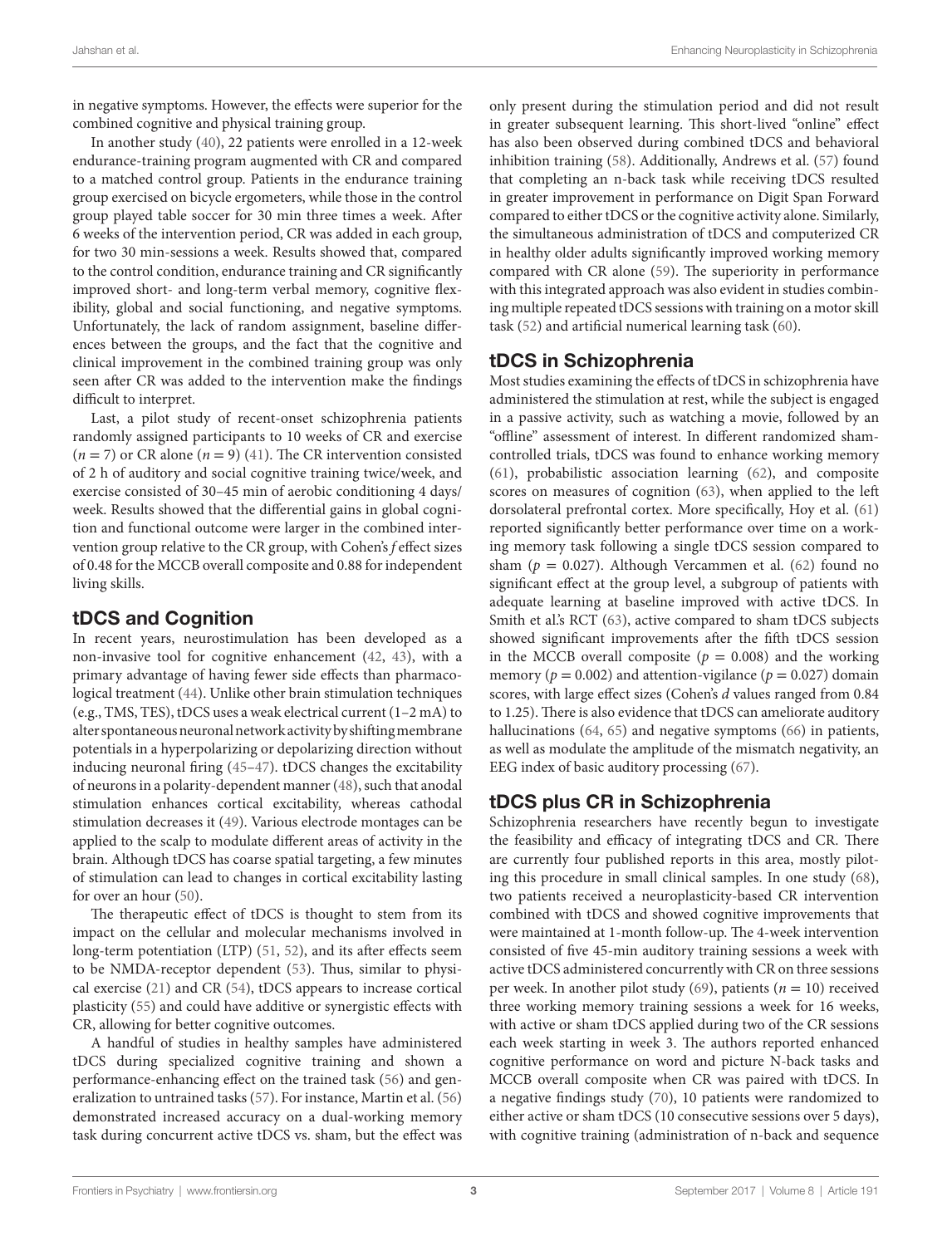learning tasks) randomly applied during one of the tDCS sessions. The combined approach failed to improve clinical symptoms and cognitive performance.

In the largest study to date ([71\)](#page-5-31), investigators randomly assigned 49 patients to CR (training on a working memory and implicit learning task) and either active  $(n = 24)$  or sham tDCS  $(n = 25)$ . The intervention was relatively short and consisted of four cognitive training days (day 1, day 2, day 14, and day 56), with two sessions on each day. tDCS was administered concomitantly with CR during the second session of days 1 and 14. Results showed significantly better working memory performance in the CR and active tDCS group relative to the CR and sham tDCS group. Surprisingly, the improved performance was evident on days 2 and 56, suggesting that tDCS had no enhancing effects during the acute stimulation but rather long-term effects on consolidation and learning.

## CONCLUSION AND FUTURE DIRECTIONS

Based on the aforementioned review, it appears that both physical exercise and tDCS are intriguing candidates for augmenting the therapeutic effects of CR in schizophrenia. Current evidence suggests that a multimodal intervention that combines CR with physical exercise has a larger impact on cognitive functioning than CR alone. Moreover, there is strong evidence implicating BDNF as the mechanism underlying the cognitive-physical training approach [\(30](#page-4-27), [41\)](#page-5-2). Nonetheless, despite the promise that exercise has shown in augmenting CR in schizophrenia, there are several methodological issues that remain unresolved. For example, the literature is not consistent regarding the type, frequency, intensity, and duration of physical training necessary to produce the beneficial effects. Aerobic exercise has been the most studied and has produced the most consistent effects on cognition. However, other types of physical activity, such as yoga [\(72,](#page-5-32) [73\)](#page-5-33), high-intensity interval training ([74\)](#page-5-34), and high-velocity circuit resistance training ([75](#page-6-0)) deserve further attention. Furthermore, although Firth et al. ([38](#page-4-35)) showed that a greater amount of exercise is associated with larger cognitive improvement, Kimhy et al. ([76\)](#page-6-1) found that it is the fidelity with target training intensity, rather than the frequency and duration of exercise, which correlates with changes in cognition. Some review studies [\(23,](#page-4-20) [72](#page-5-32), [77\)](#page-6-2) suggest a minimum of three sessions per week (at least 30 min/ session) of moderate-intensity aerobic training for schizophrenia patients, administered in a supervised group setting for a minimum of 12 weeks, which is in line with recommendations by the American College of Sports Medicine [\(78](#page-6-3)).

In addition to refining optimal exercise training parameters, it is also essential to consider the timing of exercise with respect to CR when combining the two approaches. For instance, it might be more beneficial to start a treatment session with aerobic exercise followed by CR, as some studies have shown that engaging in physical activity before or while performing a cognitively demanding task improves learning or performance on the task ([40\)](#page-5-1). In a recent review ([79\)](#page-6-4), the authors proposed that aerobic exercise preceding CR may create a state of neuroplastic readiness in the brain through BDNF upregulation, which can potentiate the effectiveness of CR.

As far as the concurrent administration of tDCS and CR, emerging data support the feasibility and tolerability of this approach, but additional studies are needed to determine if it leads to performance gain in schizophrenia patients. Although the duration of stimulation of around 20 min has been consistently employed across studies, the therapeutic dose (i.e., number of sessions per day or week) has yet to be established. A host of parameters may moderate the effects of tDCS on cognitive outcomes, including placement and size of anodal/ cathodal electrodes, unilateral vs. bilateral stimulation, amplitude of stimulation, and selection of training tasks during stimulation. Although it has been suggested that neuromodulation in combination with memory training may enhance the effects of training *via* LTP [\(80\)](#page-6-5), the underlying mechanisms of tDCS have been mainly explored within the motor cortex and not memory-related regions. Therefore, beyond methodological research to identify a standard montage and the parameters required for therapeutic tDCS administration, larger RCTs are necessary to establish efficacy and relevant mechanisms of the combined tDCS–CR intervention.

Both approaches seem to have the potential to enhance the impact of CR by affecting functions that underlie neuroplasticity [\(55](#page-5-15), [81\)](#page-6-6). Fortunately, it is now possible to measure neuroplasticity *in vivo* in humans using neuroimaging techniques (e.g., EEG and fMRI). New paradigms have been recently developed to assess LTP non-invasively using repetitive sensory stimulation. Similar to electrical stimulation in animals [\(82](#page-6-7)), repetitive high-frequency stimulation (HFS) can induce LTP-like effects in humans [\(83](#page-6-8)[–87\)](#page-6-9). Some studies have measured LTP-like plasticity using a paradigm in which visual-evoked potentials (VEPs) to visual stimuli are recorded before and after the same stimulus is presented at a high frequency. Enhancement (increase in amplitude) of the VEPs after HFS is thought to reflect experience-dependent neuroplasticity of the visual cortex ([84](#page-6-10), [86](#page-6-11)[–88](#page-6-12)). So far, two studies have been published using this EEG paradigm in schizophrenia [\(88,](#page-6-12) [89](#page-6-13)). Future treatment studies in schizophrenia should take advantage of these novel, non-invasive methods of assessing neuroplasticity to directly test whether physical exercise or tDCS affect LTP. For example, we are currently conducting an RCT in which a visual LTP paradigm is an outcome measure to examine changes in neuroplasticity following cognitive training.

In the absence of any robust pharmacological treatments for cognitive deficits in schizophrenia, physical exercise and tDCS are feasible and intriguing adjunctive treatments to enhance neuroplasticity and augment the effects of CR. While showing promise, their efficacy still needs to be demonstrated in more rigorously controlled studies.

# AUTHOR CONTRIBUTIONS

CJ performed the literature search and drafted the manuscript. YR and MG critically reviewed the manuscript. All the authors read and approved the final manuscript.

## FUNDING

Writing of this manuscript was supported by a Career Development Award (IK2 CX000844) to the first author from the U.S. Department of Veterans Affairs, Clinical Sciences Research and Development Service.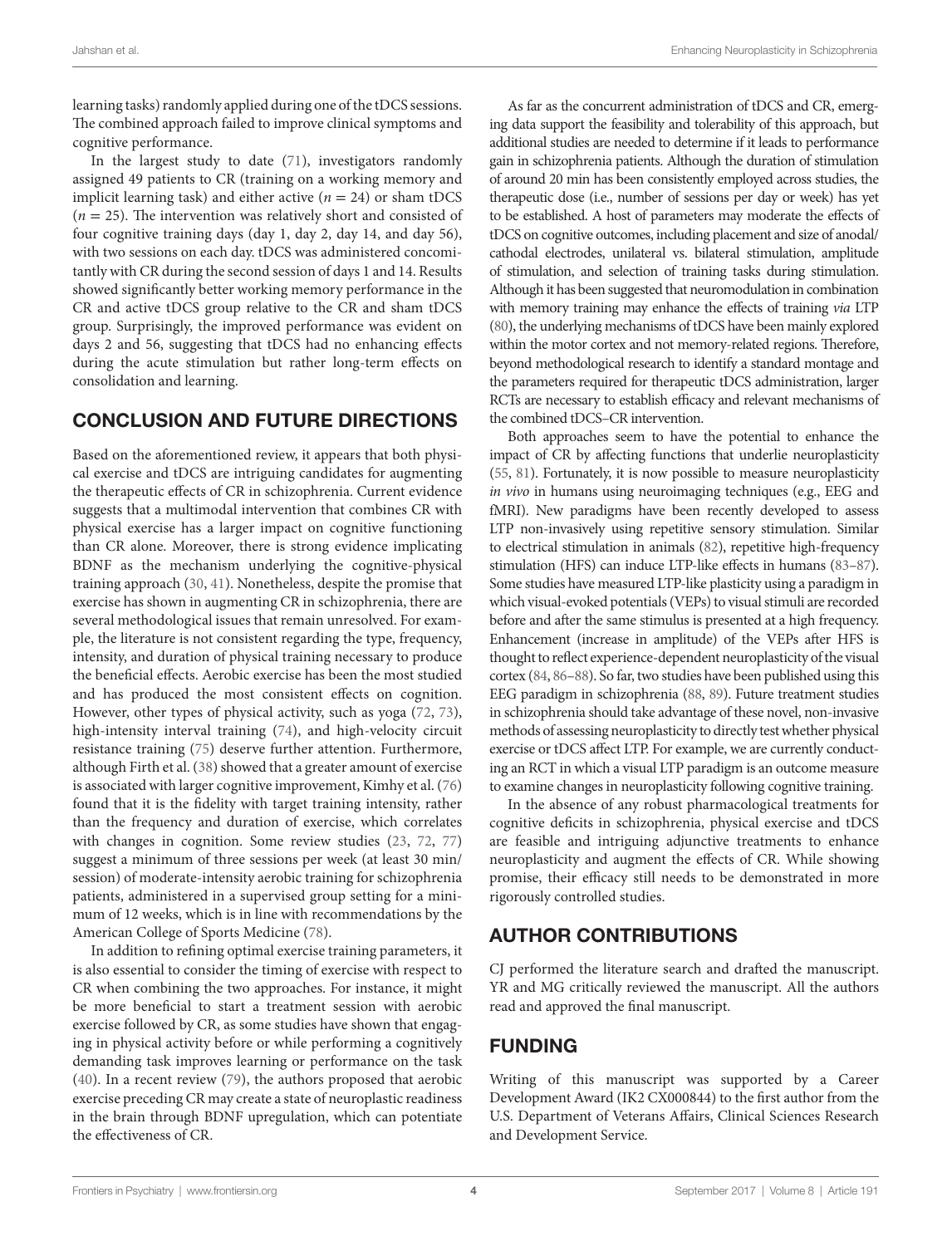# **REFERENCES**

- <span id="page-4-0"></span>1. Marder SR. Initiatives to promote the discovery of drugs to improve cognitive function in severe mental illness. *J Clin Psychiatry* (2006) 67(7):e03. doi:[10.4088/JCP.0706e03](https://doi.org/10.4088/JCP.0706e03)
- <span id="page-4-1"></span>2. Keefe RS, Bilder RM, Davis SM, Harvey PD, Palmer BW, Gold JM, et al. Neurocognitive effects of antipsychotic medications in patients with chronic schizophrenia in the CATIE Trial. *Arch Gen Psychiatry* (2007) 64(6):633–47. doi:[10.1001/archpsyc.64.6.633](https://doi.org/10.1001/archpsyc.64.6.633)
- <span id="page-4-2"></span>3. Green MF, Kern RS, Heaton RK. Longitudinal studies of cognition and functional outcome in schizophrenia: implications for MATRICS. *Schizophr Res* (2004) 72(1):41–51. doi[:10.1016/j.schres.2004.09.009](https://doi.org/10.1016/j.schres.2004.09.009)
- <span id="page-4-3"></span>4. Buchanan RW, Keefe RS, Umbricht D, Green MF, Laughren T, Marder SR. The FDA-NIMH-MATRICS guidelines for clinical trial design of cognitive-enhancing drugs: what do we know 5 years later? *Schizophr Bull* (2011) 37(6):1209–17. doi[:10.1093/schbul/sbq038](https://doi.org/10.1093/schbul/sbq038)
- <span id="page-4-4"></span>5. Goff DC, Hill M, Barch D. The treatment of cognitive impairment in schizophrenia. *Pharmacol Biochem Behav* (2011) 99(2):245–53. doi:[10.1016/j.](https://doi.org/10.1016/j.pbb.2010.11.009) [pbb.2010.11.009](https://doi.org/10.1016/j.pbb.2010.11.009)
- <span id="page-4-5"></span>6. McGurk SR, Twamley EW, Sitzer DI, McHugo GJ, Mueser KT. A meta-analysis of cognitive remediation in schizophrenia. *Am J Psychiatry* (2007) 164(12):1791–802. doi[:10.1176/appi.ajp.2007.07060906](https://doi.org/10.1176/appi.ajp.2007.07060906)
- <span id="page-4-6"></span>7. Twamley EW, Jeste DV, Bellack AS. A review of cognitive training in schizophrenia. *Schizophr Bull* (2003) 29:359–82. doi[:10.1093/oxfordjournals.schbul.](https://doi.org/10.1093/oxfordjournals.schbul.a007011) [a007011](https://doi.org/10.1093/oxfordjournals.schbul.a007011)
- <span id="page-4-7"></span>8. Corbera S, Wexler BE, Poltorak A, Thime WR, Kurtz MM. Cognitive remediation for adults with schizophrenia: does age matter? *Psychiatry Res* (2017) 247:21–7. doi[:10.1016/j.psychres.2016.10.084](https://doi.org/10.1016/j.psychres.2016.10.084)
- <span id="page-4-8"></span>9. Wykes T, Huddy V, Cellard C, McGurk SR, Czobor P. A meta-analysis of cognitive remediation for schizophrenia: methodology and effect sizes. *Am J Psychiatry* (2011) 168(5):472–85. doi:[10.1176/appi.ajp.2010.10060855](https://doi.org/10.1176/appi.ajp.2010.10060855)
- <span id="page-4-9"></span>10. Vinogradov S, Fisher M, de Villers-Sidani E. Cognitive training for impaired neural systems in neuropsychiatric illness. *Neuropsychopharmacology* (2012) 37(1):43–76. doi[:10.1038/npp.2011.251](https://doi.org/10.1038/npp.2011.251)
- <span id="page-4-10"></span>11. Keshavan MS, Vinogradov S, Rumsey J, Sherrill J, Wagner A. Cognitive training in mental disorders: update and future directions. *Am J Psychiatry* (2014) 171(5):510–22. doi:[10.1176/appi.ajp.2013.13081075](https://doi.org/10.1176/appi.ajp.2013.13081075)
- <span id="page-4-11"></span>12. Adcock RA, Dale C, Fisher M, Aldebot S, Genevsky A, Simpson GV, et al. When top-down meets bottom-up: auditory training enhances verbal memory in schizophrenia. *Schizophr Bull* (2009) 35(6):1132–41. doi[:10.1093/](https://doi.org/10.1093/schbul/sbp068) [schbul/sbp068](https://doi.org/10.1093/schbul/sbp068)
- 13. Dale CL, Findlay AM, Adcock RA, Vertinski M, Fisher M, Genevsky A, et al. Timing is everything: neural response dynamics during syllable processing and its relation to higher-order cognition in schizophrenia and healthy comparison subjects. *Int J Psychophysiol* (2010) 75(2):183–93. doi:[10.1016/j.](https://doi.org/10.1016/j.ijpsycho.2009.10.009) [ijpsycho.2009.10.009](https://doi.org/10.1016/j.ijpsycho.2009.10.009)
- <span id="page-4-12"></span>14. Subramaniam K, Luks TL, Garrett C, Chung C, Fisher M, Nagarajan S, et al. Intensive cognitive training in schizophrenia enhances working memory and associated prefrontal cortical efficiency in a manner that drives long-term functional gains. *Neuroimage* (2014) 99:281–92. doi[:10.1016/](https://doi.org/10.1016/j.neuroimage.2014.05.057) [j.neuroimage.2014.05.057](https://doi.org/10.1016/j.neuroimage.2014.05.057)
- <span id="page-4-13"></span>15. Fisher M, Holland C, Subramaniam K, Vinogradov S. Neuroplasticity-based cognitive training in schizophrenia: an interim report on the effects 6 months later. *Schizophr Bull* (2010) 36(4):869–79. doi[:10.1093/schbul/sbn170](https://doi.org/10.1093/schbul/sbn170)
- <span id="page-4-14"></span>16. Cain CK, McCue M, Bello I, Creedon T, Tang DI, Laska E, et al. d-Cycloserine augmentation of cognitive remediation in schizophrenia. *Schizophr Res* (2014) 153(1–3):177–83. doi:[10.1016/j.schres.2014.01.016](https://doi.org/10.1016/j.schres.2014.01.016)
- <span id="page-4-15"></span>17. Michalopoulou PG, Lewis SW, Drake RJ, Reichenberg A, Emsley R, Kalpakidou AK, et al. Modafinil combined with cognitive training: pharmacological augmentation of cognitive training in schizophrenia. *Eur Neuropsychopharmacol* (2015) 25(8):1178–89. doi:[10.1016/j.](https://doi.org/10.1016/j.euroneuro.2015.03.009) [euroneuro.2015.03.009](https://doi.org/10.1016/j.euroneuro.2015.03.009)
- <span id="page-4-16"></span>18. Gomez-Pinilla F, Hillman C. The influence of exercise on cognitive abilities. *Compr Physiol* (2013) 3(1):403–28. doi[:10.1002/cphy.c110063](https://doi.org/10.1002/cphy.c110063)
- 19. Marzolini S, Oh P, McIlroy W, Brooks D. The effects of an aerobic and resistance exercise training program on cognition following stroke. *Neurorehabil Neural Repair* (2013) 27(5):392–402. doi[:10.1177/1545968312465192](https://doi.org/10.1177/1545968312465192)
- <span id="page-4-17"></span>20. Nagamatsu LS, Chan A, Davis JC, Beattie BL, Graf P, Voss MW, et al. Physical activity improves verbal and spatial memory in older adults with probable

<span id="page-4-18"></span>mild cognitive impairment: a 6-month randomized controlled trial. *J Aging Res* (2013) 2013:861893. doi:[10.1155/2013/861893](https://doi.org/10.1155/2013/861893) 

- 21. Cotman CW, Berchtold NC, Christie LA. Exercise builds brain health: key roles of growth factor cascades and inflammation. *Trends Neurosci* (2007) 30(9):464–72. doi:[10.1016/j.tins.2007.06.011](https://doi.org/10.1016/j.tins.2007.06.011)
- <span id="page-4-19"></span>22. Lista I, Sorrentino G. Biological mechanisms of physical activity in preventing cognitive decline. *Cell Mol Neurobiol* (2010) 30(4):493–503. doi[:10.1007/](https://doi.org/10.1007/s10571-009-9488-x) [s10571-009-9488-x](https://doi.org/10.1007/s10571-009-9488-x)
- <span id="page-4-20"></span>23. Malchow B, Reich-Erkelenz D, Oertel-Knochel V, Keller K, Hasan A, Schmitt A, et al. The effects of physical exercise in schizophrenia and affective disorders. *Eur Arch Psychiatry Clin Neurosci* (2013) 263(6):451–67. doi[:10.1007/](https://doi.org/10.1007/s00406-013-0423-2) [s00406-013-0423-2](https://doi.org/10.1007/s00406-013-0423-2)
- <span id="page-4-21"></span>24. Voss MW, Vivar C, Kramer AF, van Praag H. Bridging animal and human models of exercise-induced brain plasticity. *Trends Cogn Sci* (2013) 17(10):525–44. doi:[10.1016/j.tics.2013.08.001](https://doi.org/10.1016/j.tics.2013.08.001)
- <span id="page-4-22"></span>25. Fisher M, Mellon SH, Wolkowitz O, Vinogradov S. Neuroscience-informed auditory training in schizophrenia: a final report of the effects on cognition and serum brain-derived neurotrophic factor. *Schizophr Res Cogn* (2016) 3:1–7. doi[:10.1016/j.scog.2015.10.006](https://doi.org/10.1016/j.scog.2015.10.006)
- <span id="page-4-23"></span>26. Szuhany KL, Bugatti M, Otto MW. A meta-analytic review of the effects of exercise on brain-derived neurotrophic factor. *J Psychiatr Res* (2015) 60:56–64. doi:[10.1016/j.jpsychires.2014.10.003](https://doi.org/10.1016/j.jpsychires.2014.10.003)
- <span id="page-4-24"></span>27. Fabel K, Wolf SA, Ehninger D, Babu H, Leal-Galicia P, Kempermann G. Additive effects of physical exercise and environmental enrichment on adult hippocampal neurogenesis in mice. *Front Neurosci* (2009) 3:50. doi[:10.3389/](https://doi.org/10.3389/neuro.22.002.2009) [neuro.22.002.2009](https://doi.org/10.3389/neuro.22.002.2009)
- <span id="page-4-25"></span>28. Eggenberger P, Schumacher V, Angst M, Theill N, de Bruin ED. Does multicomponent physical exercise with simultaneous cognitive training boost cognitive performance in older adults? A 6-month randomized controlled trial with a 1-year follow-up. *Clin Interv Aging* (2015) 10:1335–49. doi[:10.2147/](https://doi.org/10.2147/CIA.S87732) [CIA.S87732](https://doi.org/10.2147/CIA.S87732)
- <span id="page-4-26"></span>29. Shah T, Verdile G, Sohrabi H, Campbell A, Putland E, Cheetham C, et al. A combination of physical activity and computerized brain training improves verbal memory and increases cerebral glucose metabolism in the elderly. *Transl Psychiatry* (2014) 4:e487. doi:[10.1038/tp.2014.122](https://doi.org/10.1038/tp.2014.122)
- <span id="page-4-27"></span>30. Rahe J, Petrelli A, Kaesberg S, Fink GR, Kessler J, Kalbe E. Effects of cognitive training with additional physical activity compared to pure cognitive training in healthy older adults. *Clin Interv Aging* (2015) 10:297–310. doi:[10.2147/CIA.](https://doi.org/10.2147/CIA.S74071) [S74071](https://doi.org/10.2147/CIA.S74071)
- <span id="page-4-28"></span>31. Oswald WDG, Rupprecht R, Hagen B. Differential effects of single versus combined cognitive and physical training with older adults: the SimA study in a 5-year perspective. *Eur J Ageing* (2006) 3:179–92. doi[:10.1007/](https://doi.org/10.1007/s10433-006-0035-z) [s10433-006-0035-z](https://doi.org/10.1007/s10433-006-0035-z)
- <span id="page-4-29"></span>32. Wexler BE, Iseli M, Leon S, Zaggle W, Rush C, Goodman A, et al. Cognitive priming and cognitive training: immediate and far transfer to academic skills in children. *Sci Rep* (2016) 6:32859. doi:[10.1038/srep32859](https://doi.org/10.1038/srep32859)
- <span id="page-4-30"></span>33. Rosenbaum S, Tiedemann A, Sherrington C, Curtis J, Ward PB. Physical activity interventions for people with mental illness: a systematic review and meta-analysis. *J Clin Psychiatry* (2014) 75(9):964–74. doi[:10.4088/](https://doi.org/10.4088/JCP.13r08765) [JCP.13r08765](https://doi.org/10.4088/JCP.13r08765)
- <span id="page-4-31"></span>34. Acil AA, Dogan S, Dogan O. The effects of physical exercises to mental state and quality of life in patients with schizophrenia. *J Psychiatr Ment Health Nurs* (2008) 15(10):808–15. doi[:10.1111/j.1365-2850.2008.01317.x](https://doi.org/10.1111/j.1365-2850.2008.01317.x)
- <span id="page-4-32"></span>35. Svatkova A, Mandl RC, Scheewe TW, Cahn W, Kahn RS, Hulshoff Pol HE. Physical exercise keeps the brain connected: biking increases white matter integrity in patients with schizophrenia and healthy controls. *Schizophr Bull* (2015) 41(4):869–78. doi:[10.1093/schbul/sbv033](https://doi.org/10.1093/schbul/sbv033)
- <span id="page-4-33"></span>36. Pajonk FG, Wobrock T, Gruber O, Scherk H, Berner D, Kaizl I, et al. Hippocampal plasticity in response to exercise in schizophrenia. *Arch Gen Psychiatry* (2010) 67(2):133–43. doi:[10.1001/archgenpsychiatry.2009.193](https://doi.org/10.1001/archgenpsychiatry.2009.193)
- <span id="page-4-34"></span>37. Kimhy D, Vakhrusheva J, Bartels MN, Armstrong HF, Ballon JS, Khan S, et al. The impact of aerobic exercise on brain-derived neurotrophic factor and neurocognition in individuals with schizophrenia: a single-blind, randomized clinical trial. *Schizophr Bull* (2015) 41(4):859–68. doi[:10.1093/schbul/](https://doi.org/10.1093/schbul/sbv022) [sbv022](https://doi.org/10.1093/schbul/sbv022)
- <span id="page-4-35"></span>38. Firth J, Stubbs B, Rosenbaum S, Vancampfort D, Malchow B, Schuch F, et al. Aerobic exercise improves cognitive functioning in people with schizophrenia: a systematic review and meta-analysis. *Schizophr Bull* (2017) 43(3):546–56. doi:[10.1093/schbul/sbw115](https://doi.org/10.1093/schbul/sbw115)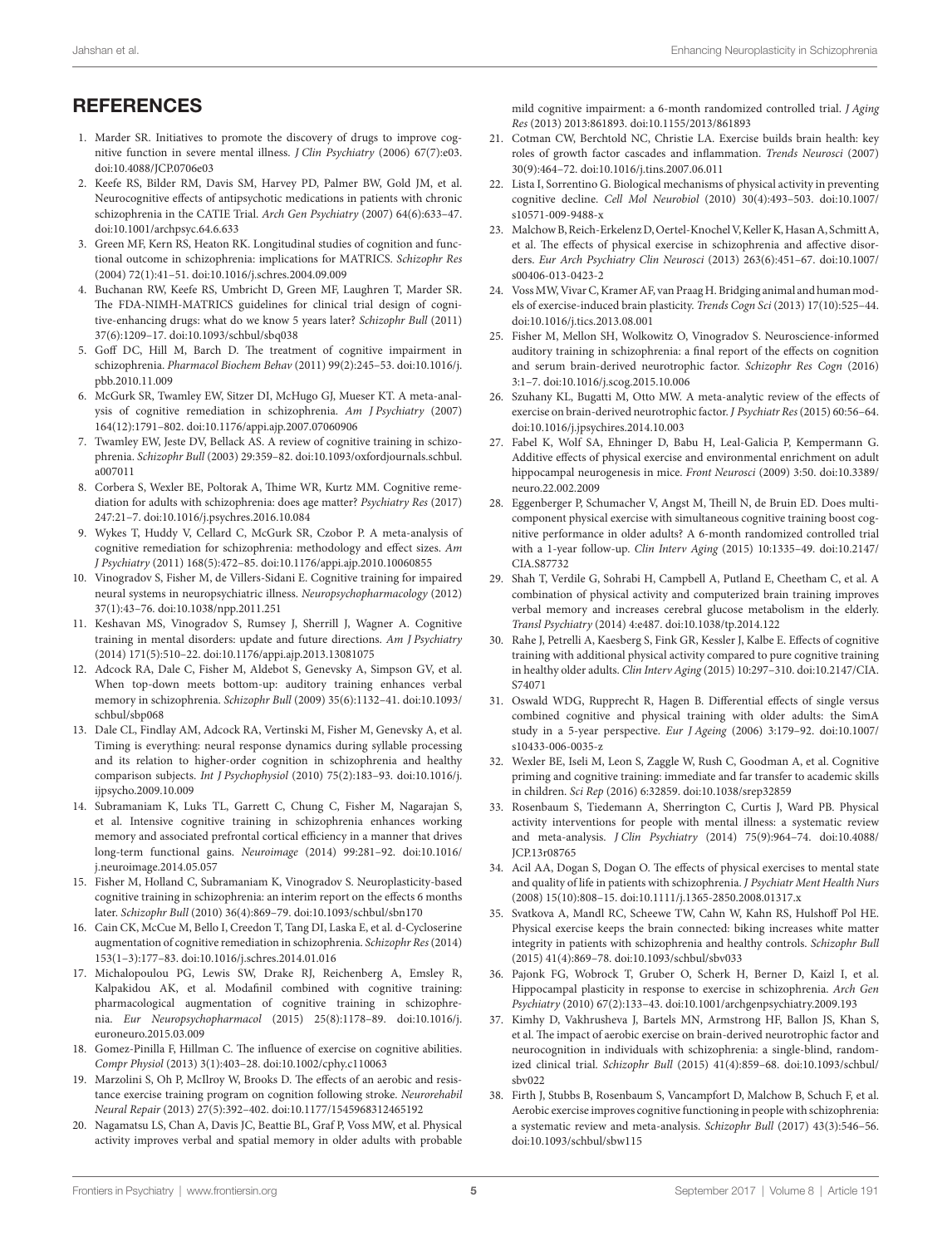- <span id="page-5-0"></span>39. Oertel-Knochel V, Mehler P, Thiel C, Steinbrecher K, Malchow B, Tesky V, et al. Effects of aerobic exercise on cognitive performance and individual psychopathology in depressive and schizophrenia patients. *Eur Arch Psychiatry Clin Neurosci* (2014) 264(7):589–604. doi:[10.1007/s00406-014-0485-9](https://doi.org/10.1007/s00406-014-0485-9)
- <span id="page-5-1"></span>40. Malchow B, Keller K, Hasan A, Dorfler S, Schneider-Axmann T, Hillmer-Vogel U, et al. Effects of endurance training combined with cognitive remediation on everyday functioning, symptoms, and cognition in multiepisode schizophrenia patients. *Schizophr Bull* (2015) 41(4):847–58. doi[:10.1093/schbul/sbv020](https://doi.org/10.1093/schbul/sbv020)
- <span id="page-5-2"></span>41. Nuechterlein KH, Ventura J, McEwen SC, Gretchen-Doorly D, Vinogradov S, Subotnik KL. Enhancing cognitive training through aerobic exercise after a first schizophrenia episode: theoretical conception and pilot study. *Schizophr Bull* (2016) 42(Suppl 1):S44–52. doi[:10.1093/schbul/sbw007](https://doi.org/10.1093/schbul/sbw007)
- <span id="page-5-3"></span>42. Dedoncker J, Brunoni AR, Baeken C, Vanderhasselt MA. The effect of the interval-between-sessions on prefrontal transcranial direct current stimulation (tDCS) on cognitive outcomes: a systematic review and meta-analysis. *J Neural Transm (Vienna)* (2016) 123(10):1159–72. doi:[10.1007/s00702-016-1558-x](https://doi.org/10.1007/s00702-016-1558-x)
- <span id="page-5-4"></span>43. Hasan A, Strube W, Palm U, Wobrock T. Repetitive noninvasive brain stimulation to modulate cognitive functions in schizophrenia: a systematic review of primary and secondary outcomes. *Schizophr Bull* (2016) 42(Suppl 1):S95–109. doi:[10.1093/schbul/sbv158](https://doi.org/10.1093/schbul/sbv158)
- <span id="page-5-5"></span>44. Dresler M, Sandberg A, Ohla K, Bublitz C, Trenado C, Mroczko-Wasowicz A, et al. Non-pharmacological cognitive enhancement. *Neuropharmacology* (2013) 64:529–43. doi[:10.1016/j.neuropharm.2012.07.002](https://doi.org/10.1016/j.neuropharm.2012.07.002)
- <span id="page-5-6"></span>45. Nitsche MA, Cohen LG, Wassermann EM, Priori A, Lang N, Antal A, et al. Transcranial direct current stimulation: state of the art 2008. *Brain Stimul* (2008) 1(3):206–23. doi[:10.1016/j.brs.2008.06.004](https://doi.org/10.1016/j.brs.2008.06.004)
- 46. Priori A, Hallett M, Rothwell JC. Repetitive transcranial magnetic stimulation or transcranial direct current stimulation? *Brain Stimul* (2009) 2(4):241–5. doi:[10.1016/j.brs.2009.02.004](https://doi.org/10.1016/j.brs.2009.02.004)
- <span id="page-5-7"></span>47. Zaghi S, Acar M, Hultgren B, Boggio PS, Fregni F. Noninvasive brain stimulation with low-intensity electrical currents: putative mechanisms of action for direct and alternating current stimulation. *Neuroscientist* (2010) 16(3):285–307. doi[:10.1177/1073858409336227](https://doi.org/10.1177/1073858409336227)
- <span id="page-5-8"></span>48. Nitsche MA, Paulus W. Excitability changes induced in the human motor cortex by weak transcranial direct current stimulation. *J Physiol* (2000) 527(Pt 3):633–9. doi[:10.1111/j.1469-7793.2000.t01-1-00633.x](https://doi.org/10.1111/j.1469-7793.2000.t01-1-00633.x)
- <span id="page-5-9"></span>49. Wagner T, Fregni F, Fecteau S, Grodzinsky A, Zahn M, Pascual-Leone A. Transcranial direct current stimulation: a computer-based human model study. *Neuroimage* (2007) 35(3):1113–24. doi:[10.1016/j.neuroimage.2007.01.027](https://doi.org/10.1016/j.neuroimage.2007.01.027)
- <span id="page-5-10"></span>50. Nitsche MA, Paulus W. Sustained excitability elevations induced by transcranial DC motor cortex stimulation in humans. *Neurology* (2001) 57(10):1899–901. doi:[10.1212/WNL.57.10.1899](https://doi.org/10.1212/WNL.57.10.1899)
- <span id="page-5-11"></span>51. Stagg CJ, Best JG, Stephenson MC, O'Shea J, Wylezinska M, Kincses ZT, et al. Polarity-sensitive modulation of cortical neurotransmitters by transcranial stimulation. *J Neurosci* (2009) 29(16):5202–6. doi[:10.1523/](https://doi.org/10.1523/JNEUROSCI.4432-08.2009) [JNEUROSCI.4432-08.2009](https://doi.org/10.1523/JNEUROSCI.4432-08.2009)
- <span id="page-5-12"></span>52. Reis J, Schambra HM, Cohen LG, Buch ER, Fritsch B, Zarahn E, et al. Noninvasive cortical stimulation enhances motor skill acquisition over multiple days through an effect on consolidation. *Proc Natl Acad Sci U S A* (2009) 106(5):1590–5. doi[:10.1073/pnas.0805413106](https://doi.org/10.1073/pnas.0805413106)
- <span id="page-5-13"></span>53. Liebetanz D, Nitsche MA, Tergau F, Paulus W. Pharmacological approach to the mechanisms of transcranial DC-stimulation-induced after-effects of human motor cortex excitability. *Brain* (2002) 125(Pt 10):2238–47. doi:[10.1093/brain/awf238](https://doi.org/10.1093/brain/awf238)
- <span id="page-5-14"></span>54. Fisher M, Loewy R, Hardy K, Schlosser D, Vinogradov S. Cognitive interventions targeting brain plasticity in the prodromal and early phases of schizophrenia. *Annu Rev Clin Psychol* (2013) 9:435–63. doi[:10.1146/](https://doi.org/10.1146/annurev-clinpsy-032511-143134) [annurev-clinpsy-032511-143134](https://doi.org/10.1146/annurev-clinpsy-032511-143134)
- <span id="page-5-15"></span>55. Player MJ, Taylor JL, Weickert CS, Alonzo A, Sachdev PS, Martin D, et al. Increase in PAS-induced neuroplasticity after a treatment course of transcranial direct current stimulation for depression. *J Affect Disord* (2014) 167:140–7. doi[:10.1016/j.jad.2014.05.063](https://doi.org/10.1016/j.jad.2014.05.063)
- <span id="page-5-16"></span>56. Martin DM, Liu R, Alonzo A, Green M, Player MJ, Sachdev P, et al. Can transcranial direct current stimulation enhance outcomes from cognitive training? A randomized controlled trial in healthy participants. *Int J Neuropsychopharmacol* (2013) 16(9):1927–36. doi:[10.1017/S1461145713000539](https://doi.org/10.1017/S1461145713000539)
- <span id="page-5-17"></span>57. Andrews SC, Hoy KE, Enticott PG, Daskalakis ZJ, Fitzgerald PB. Improving working memory: the effect of combining cognitive activity and anodal

<span id="page-5-18"></span>transcranial direct current stimulation to the left dorsolateral prefrontal cortex. *Brain Stimul* (2011) 4(2):84–9. doi[:10.1016/j.brs.2010.06.004](https://doi.org/10.1016/j.brs.2010.06.004)

- 58. Ditye T, Jacobson L, Walsh V, Lavidor M. Modulating behavioral inhibition by tDCS combined with cognitive training. *Exp Brain Res* (2012) 219(3):363–8. doi:[10.1007/s00221-012-3098-4](https://doi.org/10.1007/s00221-012-3098-4)
- <span id="page-5-19"></span>59. Park SH, Seo JH, Kim YH, Ko MH. Long-term effects of transcranial direct current stimulation combined with computer-assisted cognitive training in healthy older adults. *Neuroreport* (2014) 25(2):122–6. doi[:10.1097/](https://doi.org/10.1097/WNR.0000000000000080) [WNR.0000000000000080](https://doi.org/10.1097/WNR.0000000000000080)
- <span id="page-5-20"></span>60. Cohen Kadosh R, Soskic S, Iuculano T, Kanai R, Walsh V. Modulating neuronal activity produces specific and long-lasting changes in numerical competence. *Curr Biol* (2010) 20(22):2016–20. doi[:10.1016/j.cub.2010.10.007](https://doi.org/10.1016/j.cub.2010.10.007)
- <span id="page-5-21"></span>61. Hoy KE, Arnold SL, Emonson MR, Daskalakis ZJ, Fitzgerald PB. An investigation into the effects of tDCS dose on cognitive performance over time in patients with schizophrenia. *Schizophr Res* (2014) 155(1–3):96–100. doi:[10.1016/j.schres.2014.03.006](https://doi.org/10.1016/j.schres.2014.03.006)
- <span id="page-5-22"></span>62. Vercammen A, Rushby JA, Loo C, Short B, Weickert CS, Weickert TW. Transcranial direct current stimulation influences probabilistic association learning in schizophrenia. *Schizophr Res* (2011) 131(1–3):198–205. doi:[10.1016/j.schres.2011.06.021](https://doi.org/10.1016/j.schres.2011.06.021)
- <span id="page-5-23"></span>63. Smith RC, Boules S, Mattiuz S, Youssef M, Tobe RH, Sershen H, et al. Effects of transcranial direct current stimulation (tDCS) on cognition, symptoms, and smoking in schizophrenia: a randomized controlled study. *Schizophr Res* (2015) 168(1–2):260–6. doi[:10.1016/j.schres.2015.06.011](https://doi.org/10.1016/j.schres.2015.06.011)
- <span id="page-5-24"></span>64. Brunelin J, Mondino M, Gassab L, Haesebaert F, Gaha L, Suaud-Chagny MF, et al. Examining transcranial direct-current stimulation (tDCS) as a treatment for hallucinations in schizophrenia. *Am J Psychiatry* (2012) 169(7):719–24. doi:[10.1176/appi.ajp.2012.11071091](https://doi.org/10.1176/appi.ajp.2012.11071091)
- <span id="page-5-25"></span>65. Mondino M, Jardri R, Suaud-Chagny MF, Saoud M, Poulet E, Brunelin J. Effects of fronto-temporal transcranial direct current stimulation on auditory verbal hallucinations and resting-state functional connectivity of the left temporo-parietal junction in patients with schizophrenia. *Schizophr Bull* (2016) 42(2):318–26. doi:[10.1093/schbul/sbv114](https://doi.org/10.1093/schbul/sbv114)
- <span id="page-5-26"></span>66. Palm U, Keeser D, Hasan A, Kupka MJ, Blautzik J, Sarubin N, et al. Prefrontal transcranial direct current stimulation for treatment of schizophrenia with predominant negative symptoms: a double-blind, sham-controlled proofof-concept study. *Schizophr Bull* (2016) 42(5):1253–61. doi[:10.1093/schbul/](https://doi.org/10.1093/schbul/sbw041) [sbw041](https://doi.org/10.1093/schbul/sbw041)
- <span id="page-5-27"></span>67. Dunn W, Rassovsky Y, Wynn JK, Wu AD, Iacoboni M, Hellemann G, et al. Modulation of neurophysiological auditory processing measures by bilateral transcranial direct current stimulation in schizophrenia. *Schizophr Res* (2016) 174(1–3):189–91. doi:[10.1016/j.schres.2016.04.021](https://doi.org/10.1016/j.schres.2016.04.021)
- <span id="page-5-28"></span>68. Tarur Padinjareveettil AM, Rogers J, Loo C, Martin D. Transcranial direct current stimulation to enhance cognitive remediation in schizophrenia. *Brain Stimul* (2015) 8(2):307–9. doi:[10.1016/j.brs.2014.11.012](https://doi.org/10.1016/j.brs.2014.11.012)
- <span id="page-5-29"></span>69. Nienow TM, MacDonald AW III, Lim KO. TDCS produces incremental gain when combined with working memory training in patients with schizophrenia: a proof of concept pilot study. *Schizophr Res* (2016) 172(1–3):218–9. doi:[10.1016/j.schres.2016.01.053](https://doi.org/10.1016/j.schres.2016.01.053)
- <span id="page-5-30"></span>70. Shiozawa P, Gomes JS, Ducos DV, Akiba HT, Dias AM, Trevizol AP, et al. Effect of transcranial direct current stimulation (tDCS) over the prefrontal cortex combined with cognitive training for treating schizophrenia: a sham-controlled randomized clinical trial. *Trends Psychiatry Psychother* (2016) 38(3):175–7. doi[:10.1590/2237-6089-2015-0043](https://doi.org/10.1590/2237-6089-2015-0043)
- <span id="page-5-31"></span>71. Orlov ND, Tracy DK, Joyce D, Patel S, Rodzinka-Pasko J, Dolan H, et al. Stimulating cognition in schizophrenia: a controlled pilot study of the effects of prefrontal transcranial direct current stimulation upon memory and learning. *Brain Stimul* (2017) 10(3):560–6. doi[:10.1016/j.brs.2016.12.013](https://doi.org/10.1016/j.brs.2016.12.013)
- <span id="page-5-32"></span>72. Dauwan M, Begemann MJ, Heringa SM, Sommer IE. Exercise improves clinical symptoms, quality of life, global functioning, and depression in schizophrenia: a systematic review and meta-analysis. *Schizophr Bull* (2016) 42(3):588–99. doi:[10.1093/schbul/sbv164](https://doi.org/10.1093/schbul/sbv164)
- <span id="page-5-33"></span>73. Bhatia T, Mazumdar S, Wood J, He F, Gur RE, Gur RC, et al. A randomised controlled trial of adjunctive yoga and adjunctive physical exercise training for cognitive dysfunction in schizophrenia. *Acta Neuropsychiatr* (2017) 29(2):102–14. doi:[10.1017/neu.2016.42](https://doi.org/10.1017/neu.2016.42)
- <span id="page-5-34"></span>74. Robinson MM, Dasari S, Konopka AR, Johnson ML, Manjunatha S, Esponda RR, et al. Enhanced protein translation underlies improved metabolic and physical